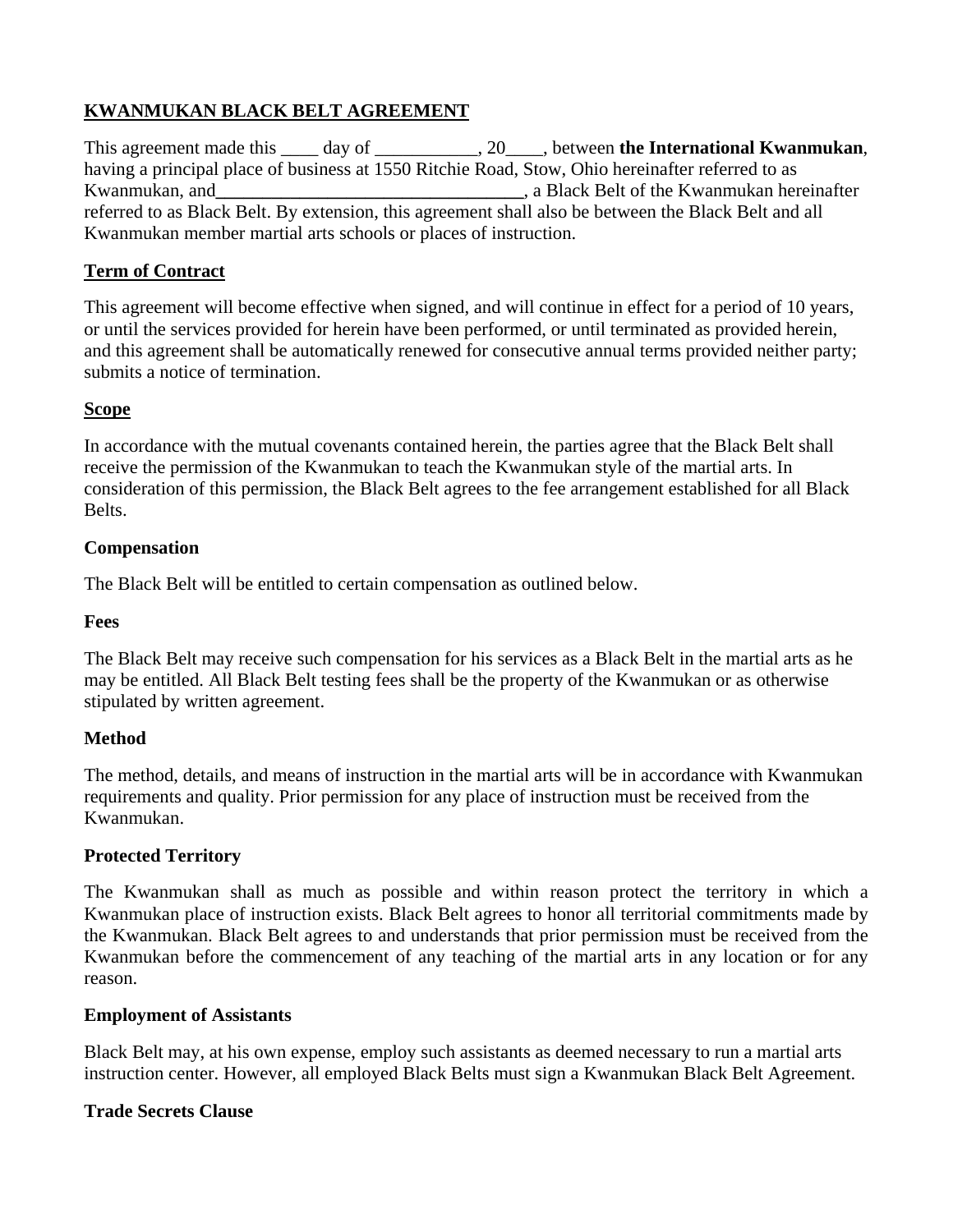It is a further consideration of this agreement that trade secrets of the Kwanmukan will not be disclosed to any party during the term of this agreement and perpetually afterward. Black Belt will not at any time directly or indirectly divulge, disclose, or communicate to any person, firm, or corporation in any manner whatsoever any information of any kind, nature, or description concerning any matters affecting or relating to the business of the Kwanmukan, including, without limitation, the names of any of its students, customers, and/or members, its fees or prices it obtains or has obtained, or at which it offers its services or sells products of any kind or nature, or any other information concerning the operations of the Kwanmukan , its manner of operation, or its plans, processes, or other data of any kind, nature, or description without regard to whether any or all of the foregoing matters would be deemed confidential, material, or important.

The parties to this agreement hereby stipulate that, as between them, the foregoing and following matters are important, material, and confidential, and gravely affect the effective and successful conduct of the business of the Kwanmukan, and its goodwill, and that any breach of the terms of this clause is a material breach of this agreement.

#### **Acknowledgment of Trade Secrets**

It is agreed and acknowledged that the following items of the Kwanmukan are secret, confidential, unique, and valuable; were developed by the Kwanmukan at great cost and over a long period of time; and disclosure of any of these items to anyone other than Kwanmukan officers, agents, or authorized employees and authorized students will cause the Kwanmukan irreparable injury.

—Membership and Customer Lists and other confidential data including ranking records;

- —Memoranda, notes, records, and other confidential technical data verbal or written;
- —Sketches, plans drawings, and other confidential research and developmental data;
- — Teaching Systems, Drills, and Methods
- — Ranking Requirements
- —Anything relating specifically to the Kwanmukan Style of the Martial Arts

#### **Agreement not to Disclose Trade Secrets**

It is agreed that trade secrets will be disclosed to no one other than Kwanmukan officers, agents, or authorized employees and authorized students unless otherwise directed in writing by the Kwanmukan. Any of the items listed above or any of the Kwanmukan's other confidential information or trade secrets whether developed before or after the date of this agreement are also covered under the terms of this clause.

#### **Information Developed by Black Belt**

The restrictions contained in this agreement include confidential information and trade secrets developed during the term of this agreement and/or separately derived from the specialized knowledge or information after the term of this agreement.

#### **Trademark**

Black Belt makes no claim for the use of the trademark Kwanmukan except as provided for In this agreement.

## **Agreement Binding After Agreement Expires**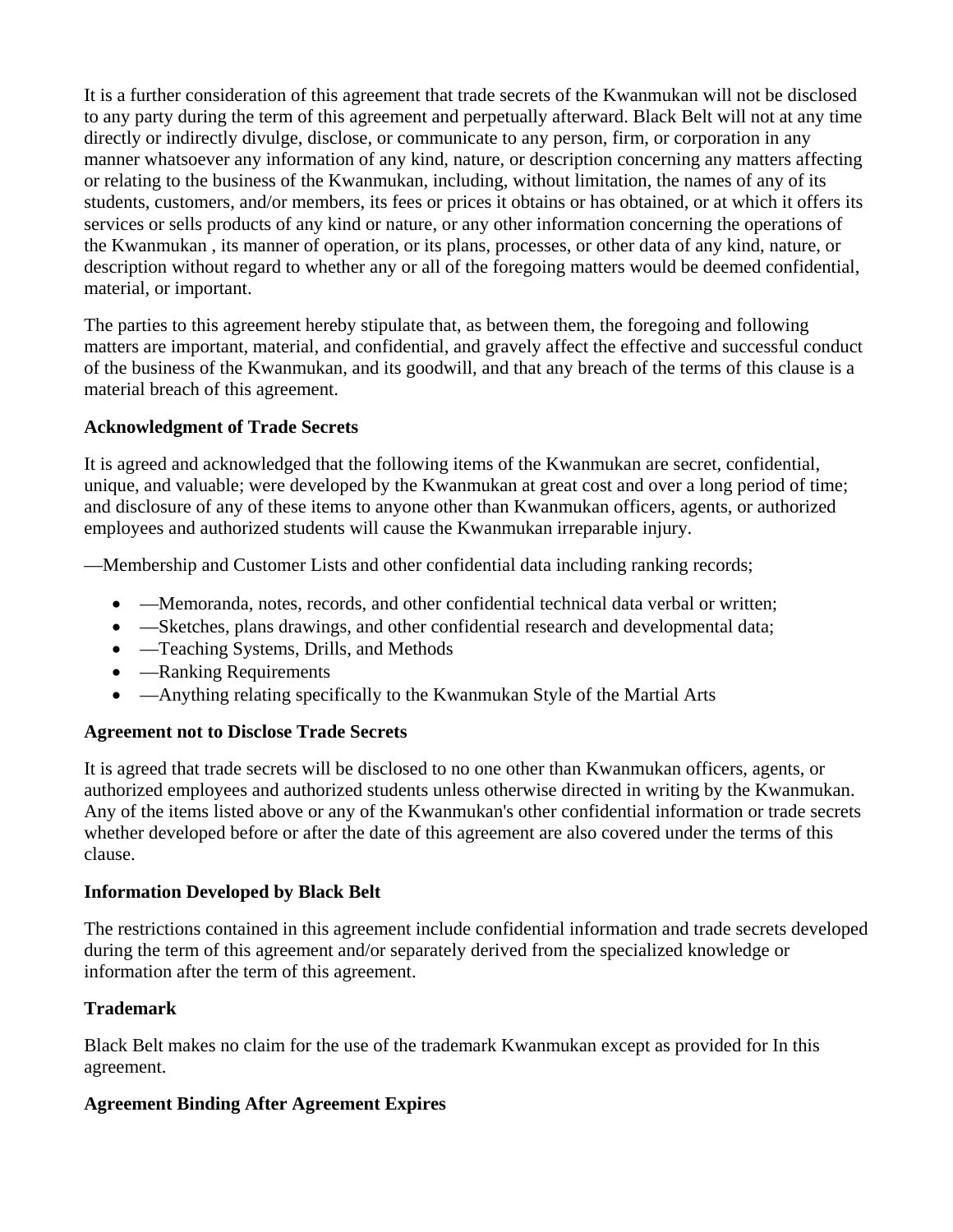This trade secrets clause will not terminate upon the termination of this agreement. Its terms and conditions will be perpetually binding following the termination of this agreement regardless of the reason for such termination.

#### **Return of Secret and Confidential Material**

Upon termination of this agreement for any reason, all secret and confidential information in possession of control will be immediately returned to the Kwanmukan. This is including but not limited to those items listed under Acknowledgment of Trades Secrets clause. It is expressly understood that these records are records of the Kwanmukan and not the Black Belt.

#### **Successors, Assigns, and Affiliates**

The terms of the trade secrets clause will inure to the benefit of the Kwanmukan and its subsidiaries, affiliates, successors, and assigns.

#### **Enforcement**

The trade secrets clause can be enforced by the Kwanmukan, its subsidiaries, affiliates, successors, or assignees. Either equitable relief of damages at law or both may be sought for breaches or threatened breaches of the trade secrets clause.

#### **Assignment**

This agreement may not be assigned.

#### **Cooperation of Black Belt**

Black Belt agrees to comply with all reasonable requests of the Kwanmukan and provide access to all documents reasonably necessary to the instruction of the martial arts under this Agreement. Under penalty of termination of this agreement by the Kwanmukan, Black Belt agrees to support all Kwanmukan activities such as tournaments, seminars, and clinics. Further, the Black Belt agrees that full priority will be given all Kwanmukan activities over and above any other activity directly or indirectly related to the martial arts.

#### **Black Belt's Covenant Not to Compete**

For three years after the termination of this agreement for any reason, the Black Belt agrees that he will not, within 10 miles of any Kwanmukan instruction center, own manage, operate, or control any business similar to that conducted by the Kwanmukan, and further that he will not instruct or teach the martial arts within the same 10 mile radius restriction.

#### **Termination**

It is distinctly understood between the parties hereto that the duration of this contract is unspecified and solely rests on the discretion of the Kwanmukan and that this agreement can be terminated at any time for any reason by the Kwanmukan.

#### **Entire Agreement of the Parties**

This agreement supersedes any and all agreements, either written or oral, between the parties hereto and contains all of the covenants and agreements between the parties. Each party to this Agreement acknowledges that no representations, inducements, promises, or agreements, orally or otherwise, have